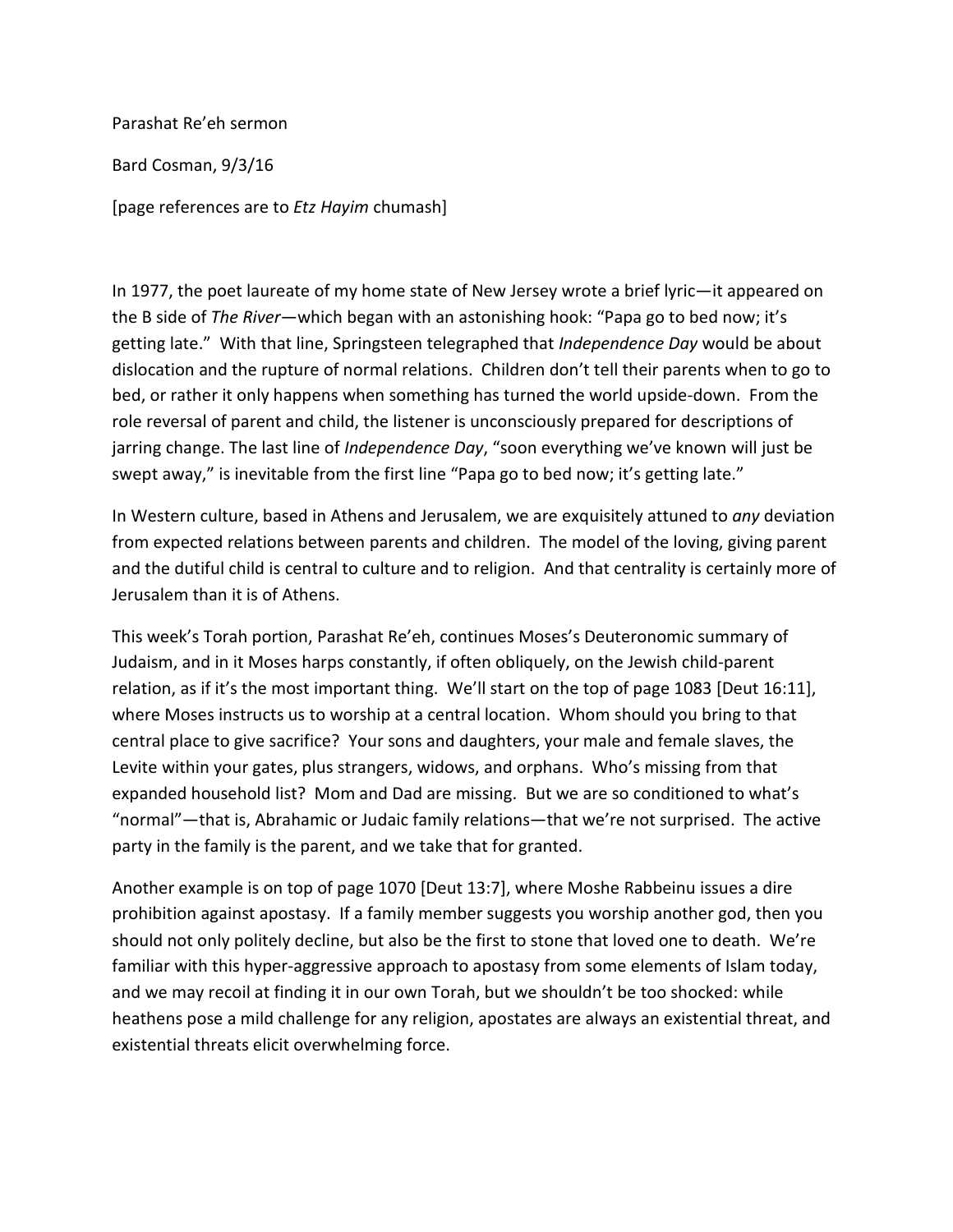But let's look more closely at the list of household inciters to apostasy you are encouraged to kill (we are still on page 1070 [Deut 13:7]): it's your half-brother, your son or daughter, your wife, and your best friend. Someone missing from that list, no? Again, it's Mom and Dad. To be sure, it's unlikely that they'd apostasize, especially given the way Moses defines alien gods gods whom you and *your fathers* have not known. But let's just suppose Mom or Dad decides to convert, and asks the kids to join them in the new religion: what would Moses suggest the kids do—go along, or pick up a stone?

And here's a final bit of oblique parenting advice from Uncle Moses: it's at the bottom of page 1074 [Deut 14:21], and it's disguised as a dietary law: *Lo tivashel g'di b'chalev imo*; You shall not boil a kid in its mother's milk.That generates the kashrut prohibition against mixing milk and meat, and it sounds like a *chok—*an unexplainable regulation*—*if you ever heard one. But this too is about the child-parent relation*.* Ramban says that cooking meat in milk involves cruelty, and we avoid cruelty because we are a 'holy people to Hashem.'

How exactly does mixing milk and meat involve cruelty and unholiness? To set up this explanation, let's look at two other well-known Torah rules involving a baby animal and its mother: one says you can't slaughter a cow and her calf on the same day, and the other says you should scare away a mother bird before plundering her nest. They might seem to be about not forcing a parent to witness the death of her child, but these rules are more potent and coherent when seen from the child's point of view. If the mother is taken away—scared away, or taken away to slaughter—the child cannot blame her for what happens afterwards to it. So the reverence in which the baby animal holds its mother will be unblemished, even as the baby suffers and dies at human hands: up to the moment of death, the baby animal gets to fulfill the commandment "revere your mother and your father."

Now back to boiling a kid in its mother's milk: we are forced to see this hypothetical scene from the baby animal's point of view, because the kid is the only actor in that horrific tableau. The mother is gone, but her milk can be smelled and touched, and it means comfort, nurture, and a feeling toward her of which the word 'reverence' is a very pale reflection. Now it's clear why it is maximally cruel and unholy to use that substance to boil the kid. And we know from rules about giving animals Shabbat, and having animals share in mourning and atonement and punishment--that the Torah is for domestic animals too, albeit in a limited way. People may dominate them and slaughter them, but they must do it G-d-fearingly, and in such a way as to preserve basic social relations, *even among the cattle*.

So now let's review what basic social relation it is that we're talking about: to be clear, it is not a parent's unconditional love for a child. The Torah contains many instances, including the incitement-to-apostasy case we have just discussed, in which a parent is allowed not just to strike or reject an erring child, but actually to take his life. And our canonical Jewish stories are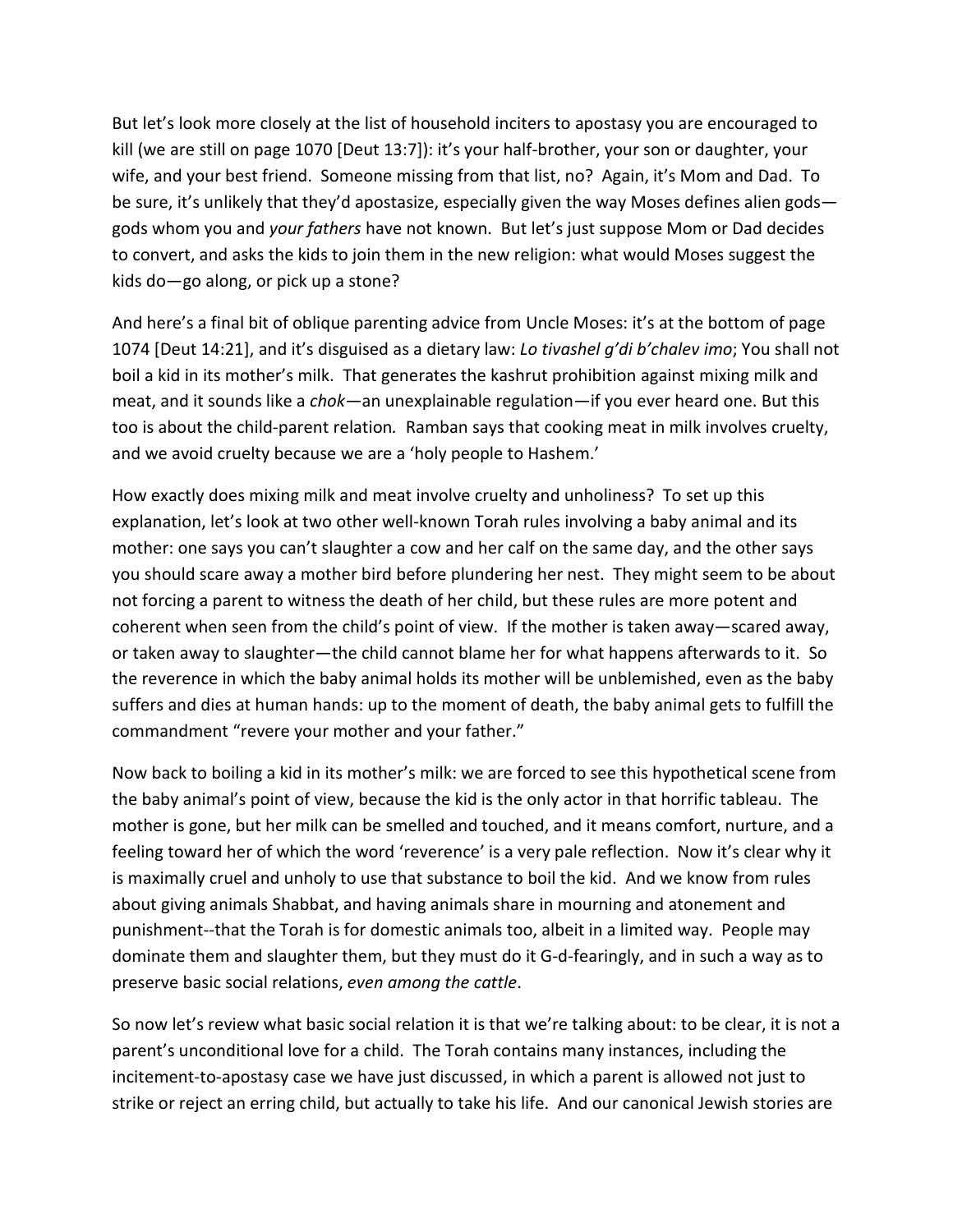replete with parents treating children unfairly, parents disowning children, parents cursing children, etc. There was never a commandment to Honor thy Children. Certainly the picture of a Messianic age includes, in the words of the prophet [Malachi 3:24], turning "the hearts of parents to children, and the hearts of children to their parents." But for Jewish society to function, only the latter part is necessary—hearts of children to their parents, that's all. Honor your father and your mother, and the rest should follow.

Even the restriction against child sacrifice can be looked at through this lens. Child sacrifice is bad because it degrades the innocent child's ability and tendency to honor its parents. The Canaanites, Moses tells us—this is on page 1068 [Deut 21:31] —are so barbarous as to "offer up their sons and daughters in fire." So Canaanite children, the ones who survive, must hate and fear their parents, not honor them. Since the Akedah, when G-d stayed the hand of Abraham, no innocent Jewish child should fear violence from her parents, thus removing one more obstacle to honor and reverence.

We can imagine the original inventor of monotheism, called not coincidentally Avraham *avinu*, living in his Hobbesian world, trying to come up with a few central axioms for a better life. He would see the fundamental asymmetry of the parent-child relationship, and he would codify only the child-parent part of it in a commandment later laid out as "Revere your mother and your father," or "Honor your father and your mother." He would hope that more good things would follow, including parents respecting, nurturing, and not vexing their children, but Abraham was in the business of axioms, not theorems or corollaries.

And then many followed Abraham to fill in the theorems and corollaries, some writing stories and some making laws. The writers of stories produced a set of legends that contained an astonishing omission—one that is astonishing only when compared to legends of other cultures. *Jewish literature contains no stories about matricide or parricide*. The whole range of bad human actions--rape, murder, cruelty, betrayal, incest--but no parent-killing. We're only not-astonished at this lacuna because we see the world through Abraham-colored glasses. Take those glasses off for a moment, and note how other myths and legends include parentkilling as a matter of course. Since we're contrasting Athens and Jerusalem, let's take Ancient Greece: How did Zeus become the king of the gods? How did Oedipus become king of Thebes, or Theseus king of Athens? How did Orestes get the first trial by jury? Matricide or parricide, in every case. To be sure, Ancient Greek *poleis* had strong moral and legal strictures against killing parents, yet there the stories are, lurking in the group subconscious and indicating possibility. There is one counterexample from the Tanach, but it's an exception that proves the rule: Sennacherib, the Assyrian king, is foiled in his siege of Jerusalem, then returns to Asshur and is promptly killed by his sons. Such is the fate of an arch-enemy who is also an arch-alien, someone who does not live or die by Abrahamic axioms.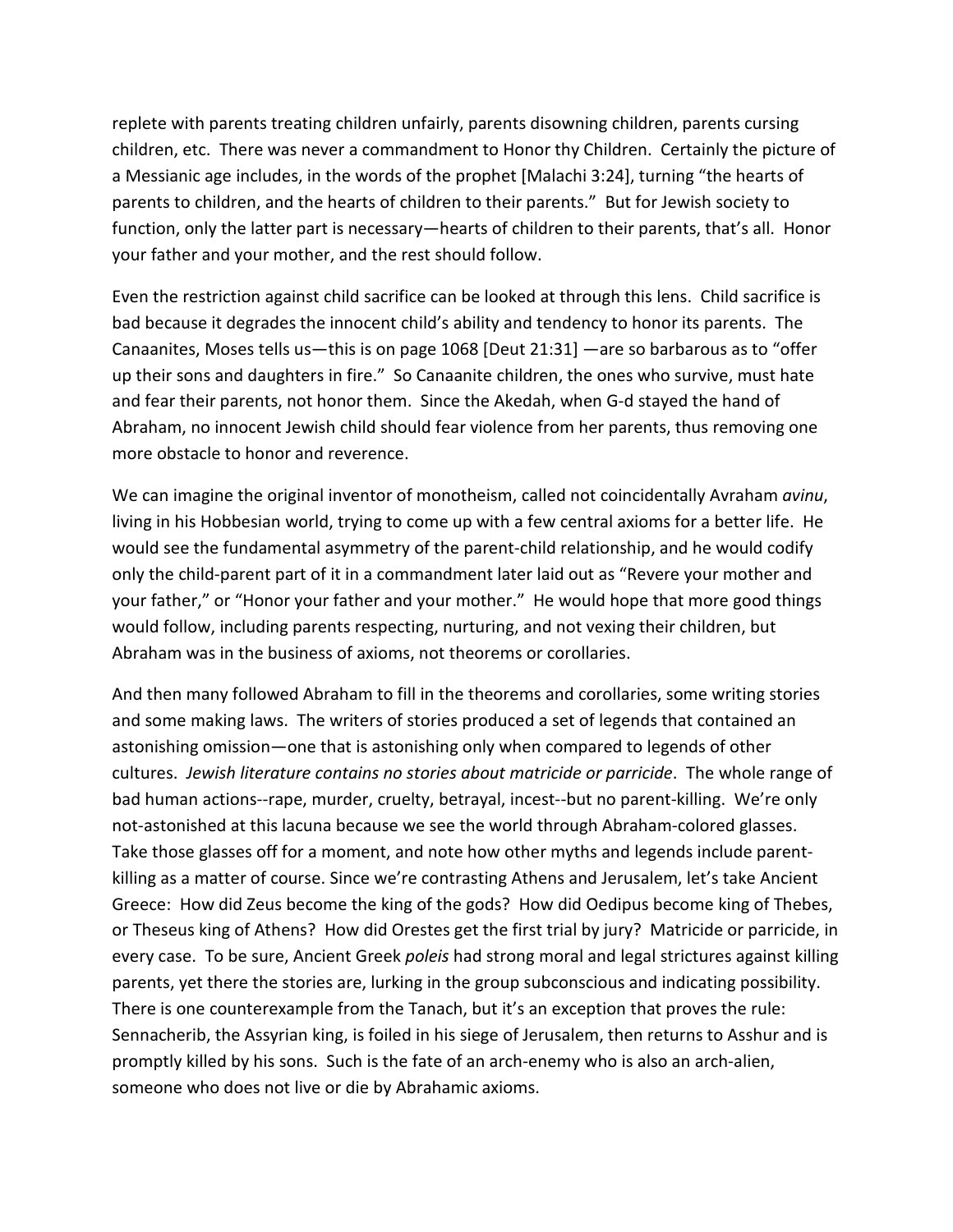Hence the law-maker's dilemma illustrated by Moses's conspicuously incomplete list of apostate family members that one ought to kill. To the Jews, parricide and matricide are quite literally unheard of, not even countenanced in the group subconscious of legend. Does Moses, as he codifies the laws of Abraham's religion, really want to break that silence and declare which is top priority when the two principles conflict—is it honoring parents, or is it killing apostates who happen to be parents? No, it turns out, he does not want to deal with that question; he'd rather punt, because the Abrahamic idea of honoring parents is utterly foundational, reflecting and reflected by the concept of the One Creator G-d as the parent of all. Honoring parents turns out to trump, or at least to counterbalance, Jewish continuity itself…unless you believe Rashi.

In his commentary to Re'eh, Rashi says parents *are* on the list of apostates whom it's OK to kill, by finding that the phrase *rayachah asher k'nafshechah* (second line of page 1070 [Deut 13:7]), which *Etz Chayim* translates as "your closest friend," actually means your father. Now while it's always dangerous to say that '*Judaism says* this or that,' and recognizing that Judaism is a big, messy dialogue of conflicting voices, let's agree that Rashi's reading is wrong, from several standpoints. From a philological standpoint, it supposes that the Deuteronomy used that awkward circumlocution (*rayachah asher k'nafshechah*) for the word 'father.' But the briefest survey reveals no reluctance on the part of Deuteronomy's author to come straight out and say *av* when that two-letter word is called for. From a theological standpoint, killing your father probably does not count as honoring him. And from a literary standpoint, it ignores all the other textual cues to the proper child-parent relation that are salted throughout the Pentateuch, including the several we have discussed here.

So we can dismiss Rashi's reading as an anachronism: perhaps he's from a time when Judaism was under siege, and continuity seemed more important than honoring parents. And we are left with a very strong 'Judaism says' statement, validated by mounds of textual evidence: Judaism says to honor one's father and mother, and it does not say to kill them, not ever. One small step further, again supported by plenty of evidence: Children honoring their parents is a bedrock principle of Abrahamic monotheism. It's no wonder that *overt* opponents of Abrahamic monotheism take deliberate aim at that child-parent relation. A case in point is the USSR's glorification of Pavel Morozov, the 11-year-old martyr who turned in his father to the authorities for hoarding grain--Pavel Morozov, Hero of the Soviet Union! And you can spot *covert* opponents of Abrahamic monotheism, whatever religion they may claim to profess, by the same token. Cases in point from Africa today include the Lord's Resistance Army technique of having child recruits shoot their parents, and the recent incident in which a Boko Haram authority made a mother behead her child for blasphemy. Look at the willful desecration of the child-parent bond in these examples, and it is evident that the Lord's Resistance Army *cannot be Christian*, and Boko Haram *cannot be Muslim*. To be a follower of Abraham, to be an